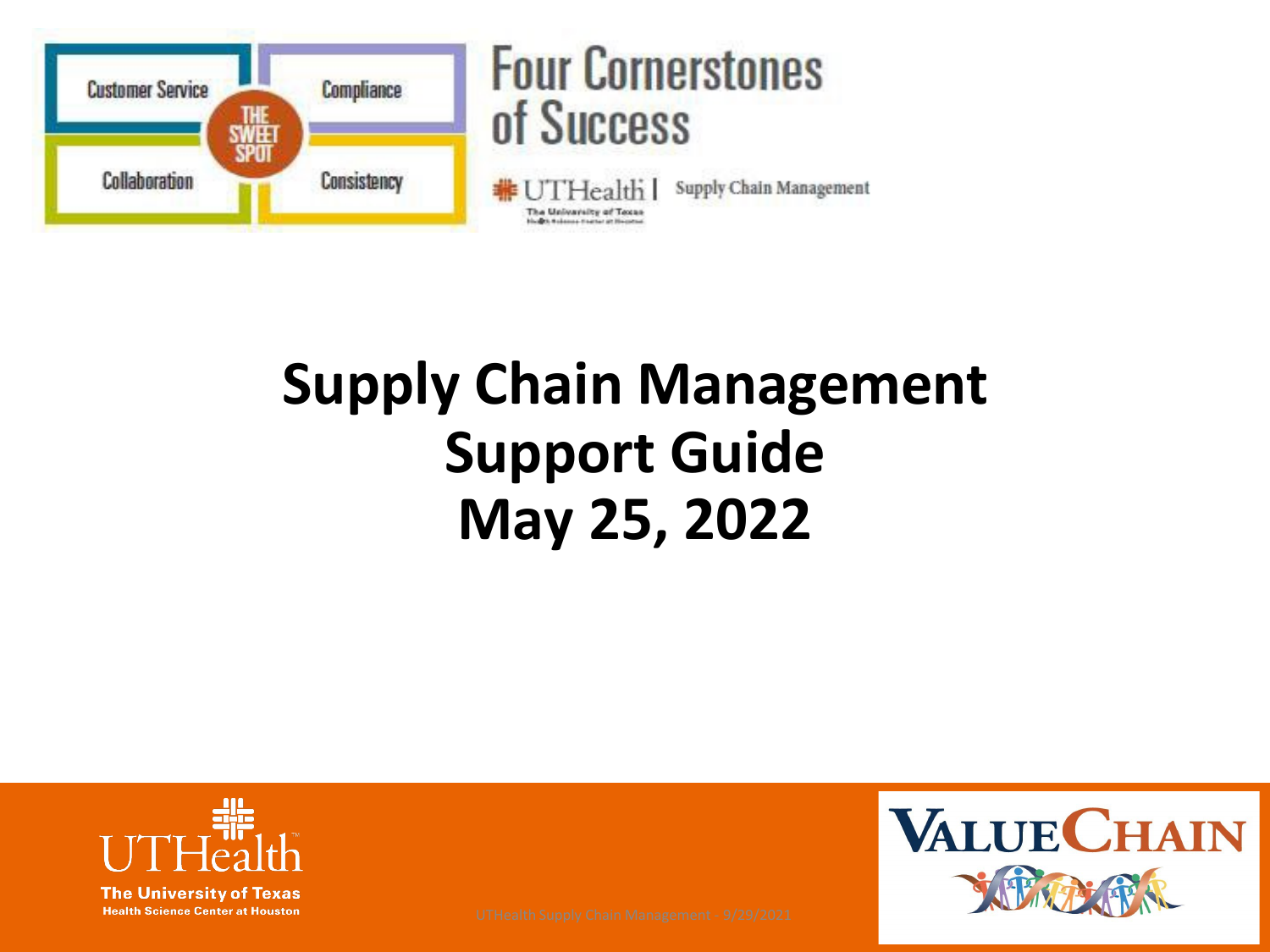### Payment Services

**Accounts Payable:** Please contact the AP Specialist below for all **PO** Invoice Issues and Inquiries if your supplier begins with the following letters:

| <b>UTHSC &amp; UTP</b> |              |                        | <b>High Volume</b>            |              |                                             |
|------------------------|--------------|------------------------|-------------------------------|--------------|---------------------------------------------|
| Kira Gibbs             | 713-500-4708 | $A-D(0-9)$             | Cynthia Richmond<br>(Manager) | 713-500-4707 | Azenta, Great America &<br>Today's Business |
| Nakeya Phillips        | 713-500-4711 | E-K                    | Lakeitha Spates (Sr.<br>Lead) | 713-500-8131 | Possible Mission, Sigma &<br><b>Summus</b>  |
| Alice Douet            | 713-500-8734 | L-N, Pitney            | Johnnie Thomas                | 713-500-4747 | Alsco, Matheson & Zeno                      |
| Quyen Diep             | 713-500-4718 | O-Z, exclude<br>Pitney | Denise Jones-Thorn            | 713-500-4864 | Amazon, Imperial Linen &<br>McKesson        |

**Suppliers may reach out to** [AccountsPayable@uth.tmc.edu](mailto:AccountsPayable@uth.tmc.edu) **for invoice inquiries.**

**Coupa Invoices(text-based pdf) may be sent via email by Suppliersto** [invoices@uth-tmc.coupahost.com](mailto:invoices@uth-tmc.coupahost.com)**for processing.**

**Disbursements :** Please contact the Disbursement Specialist below for all **Non-PO** Invoice Issues and Inquiries if your Supplier begins with the following letters:

#### **Phone:** 500-4966 **| Email:** [Disbursements@uth.tmc.edu](mailto:Disbursements@uth.tmc.edu)

| <b>UTHSC</b>         |              |         | <u>UTP</u>                |              |         |
|----------------------|--------------|---------|---------------------------|--------------|---------|
| <b>Tiffany Hill</b>  | 713-500-4959 | $A - H$ | Dominique Koehler         | 713-500-4960 | $A - Z$ |
| Marquisha Banks      | 713-500-4963 | $1 - Q$ | Nicole Brown<br>(Manager) | 713-500-4961 |         |
| Dominique<br>Koehler | 713-500-4960 | $P - Q$ |                           |              |         |
| <b>Paul Linares</b>  | 713-500-4977 | $R - Z$ |                           |              |         |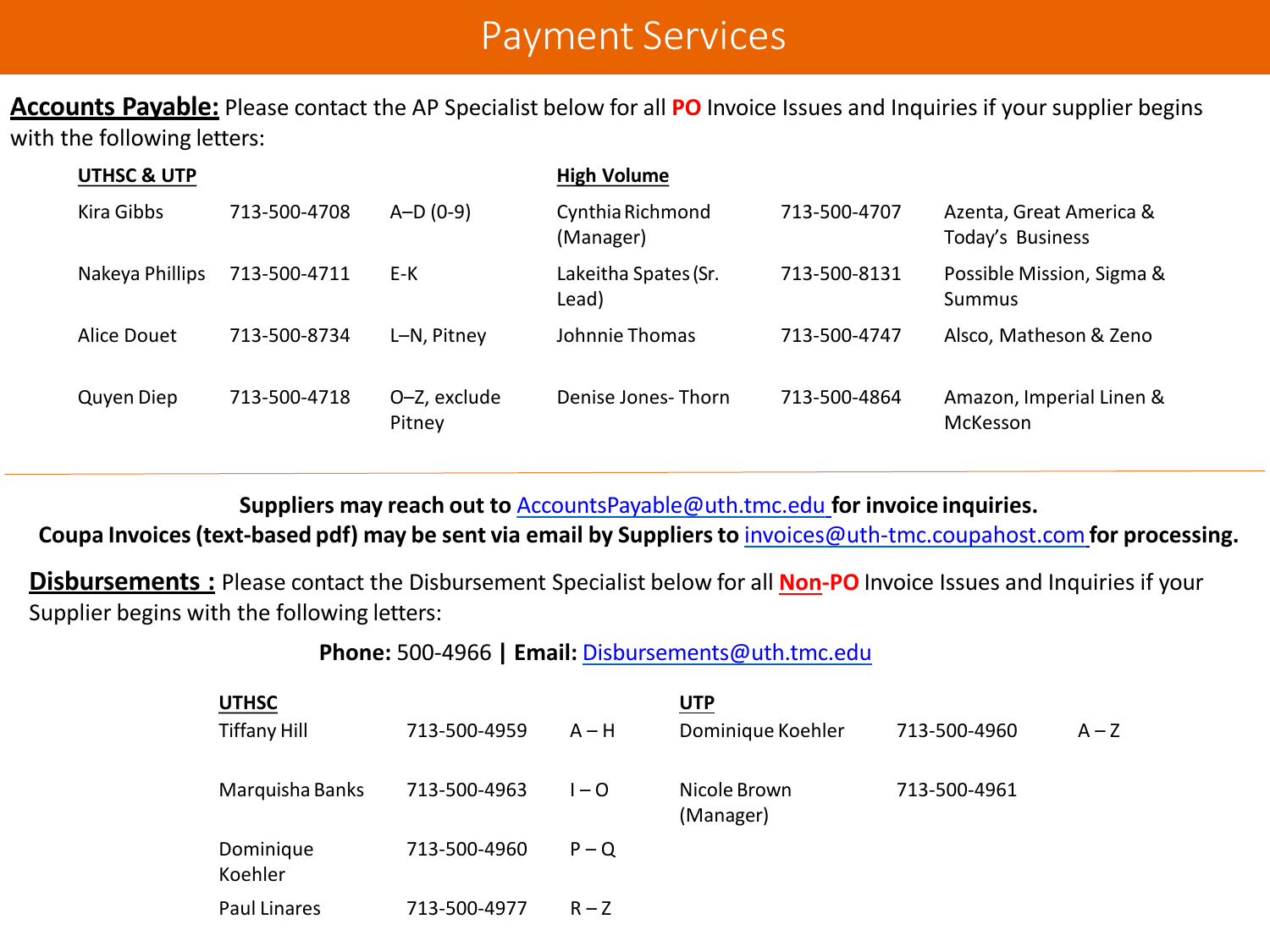## ERT, Procurement Services, & Supplier Information Management

**Employee Reimbursement & Travel (ERT):** Please contact the Employee Reimbursement Team below for all **Travel or Non Travel expense reimbursement** issues and inquiries:

**Phone:** 500-4958 **| Email:** [travel@uth.tmc.edu](mailto:travel@uth.tmc.edu)

| Nicole Brown (MGR) 713-500-4961 | Tiffany Jackson | 713-500-4973 |
|---------------------------------|-----------------|--------------|
| Marquisha Banks 713-500-4963    | LeNisha Johnson | 713-500-4972 |

**Med School Travel:** Please contact for invoice issues and inquiries in regards to **Med School ONLY (Business Units 02 and 12)**

**Email:** [MSTravel@uth.tmc.edu](mailto:MSTravel@uth.tmc.edu)

#### **Procurement Services**

**Central Procurement:** Please contact for inquiries in regards to **Requisitions >\$15K, Purchase Orders >\$15K, PO closures, Bids (ITB, RFP), andContracts**

**Email:** Centra[lProcurement@uth.tmc.edu](mailto:Procurement@uth.tmc.edu)

**Purchasing Services:** Please contact for inquiries in regards to **Requisitions <\$15K, Purchase Orders <\$15K, PO closures.**

**Email:** PurchasingServices[@uth.tmc.edu](mailto:ocurement@uth.tmc.edu)

**Supplier Information Management (SIM):** Please contact for inquiries in regards to **Vendor/Supplier set up, Onboarding, and InformationUpdates**

**Email:** [VendorCode@uth.tmc.edu](mailto:VendorCode@uth.tmc.edu) **| Phone:** 500-4700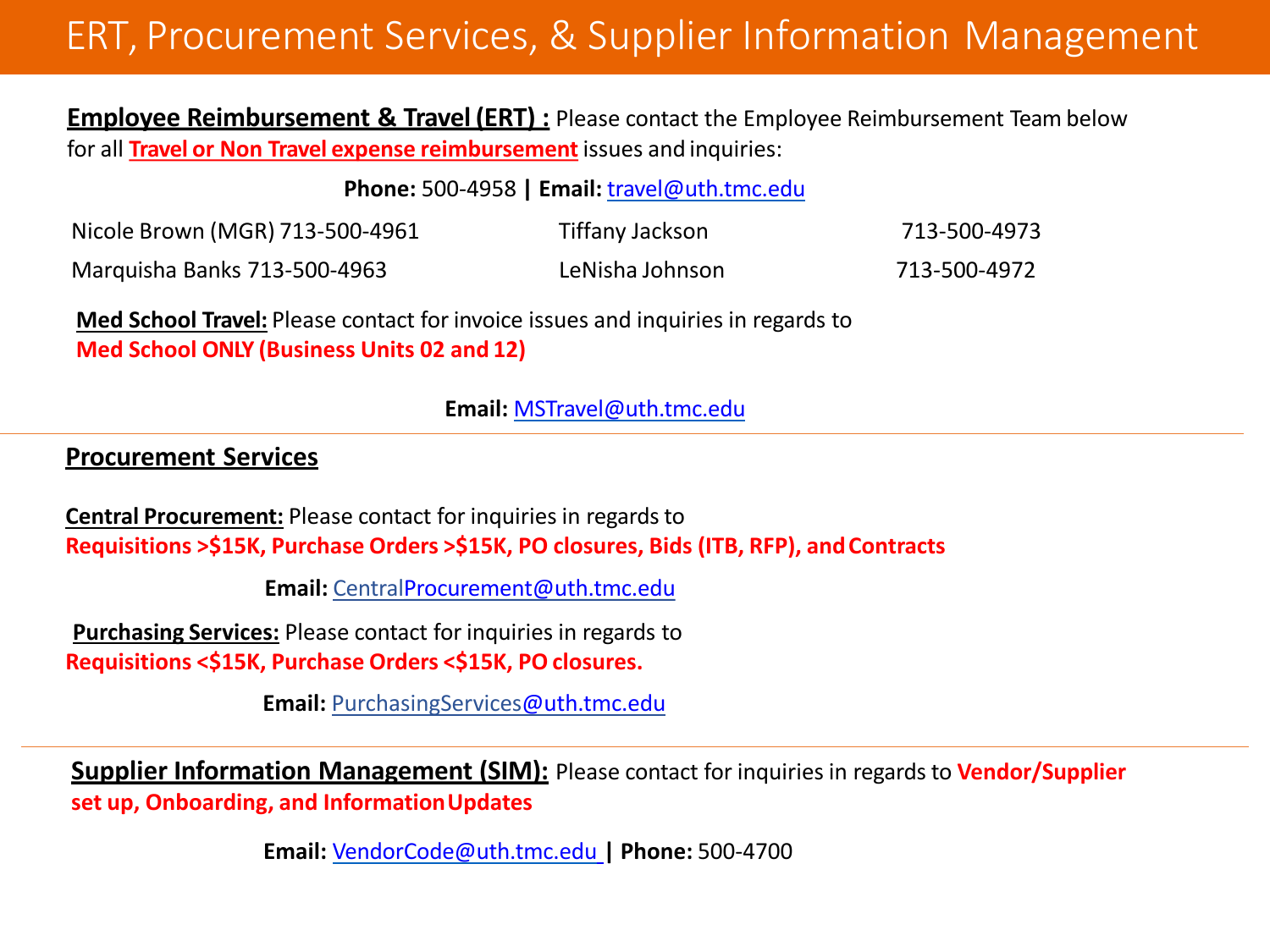#### **Coupa Administrative Support Team:**

For general questions regarding use of Coupa, please email the Coupa Administrative Support Team [coupasupport@uth.tmc.edu](mailto:coupasupport@uth.tmc.edu) . For example, user is having issues logging in to Coupa, Coupa is down and cannot be accessed, need to add a user to certain approval groups, advanced troubleshooting. Questions regarding access should be submitted to Service Now (see below). Please do not submit non Coupa technical questions to the Coupa Administrative Support Team. Functional questions should be directed to Procurement or Payment Services.

#### **Customer General Inquiries:**

Basic questions on functionality of that module will be directed to that functional group to answer. If the functional group can answer the question, they will answer the question and follow up with an email providing a link to the ValueChain Training Academy – [https://inside.uth.edu/finance/procurement/academy.htm.](https://inside.uth.edu/finance/procurement/academy.htm) This will provide users with additional information/tips about Coupa.

#### **IT Service Now (Help Desk) Support**

If a user needs Coupa access then visit **ServiceNow** to input a request: <https://uthealth.service-now.com/uthealth> (see screenshots-next slide)

#### **Coupa Single Sign-On Link:**

<https://uth-tmc.coupahost.com/user/home>